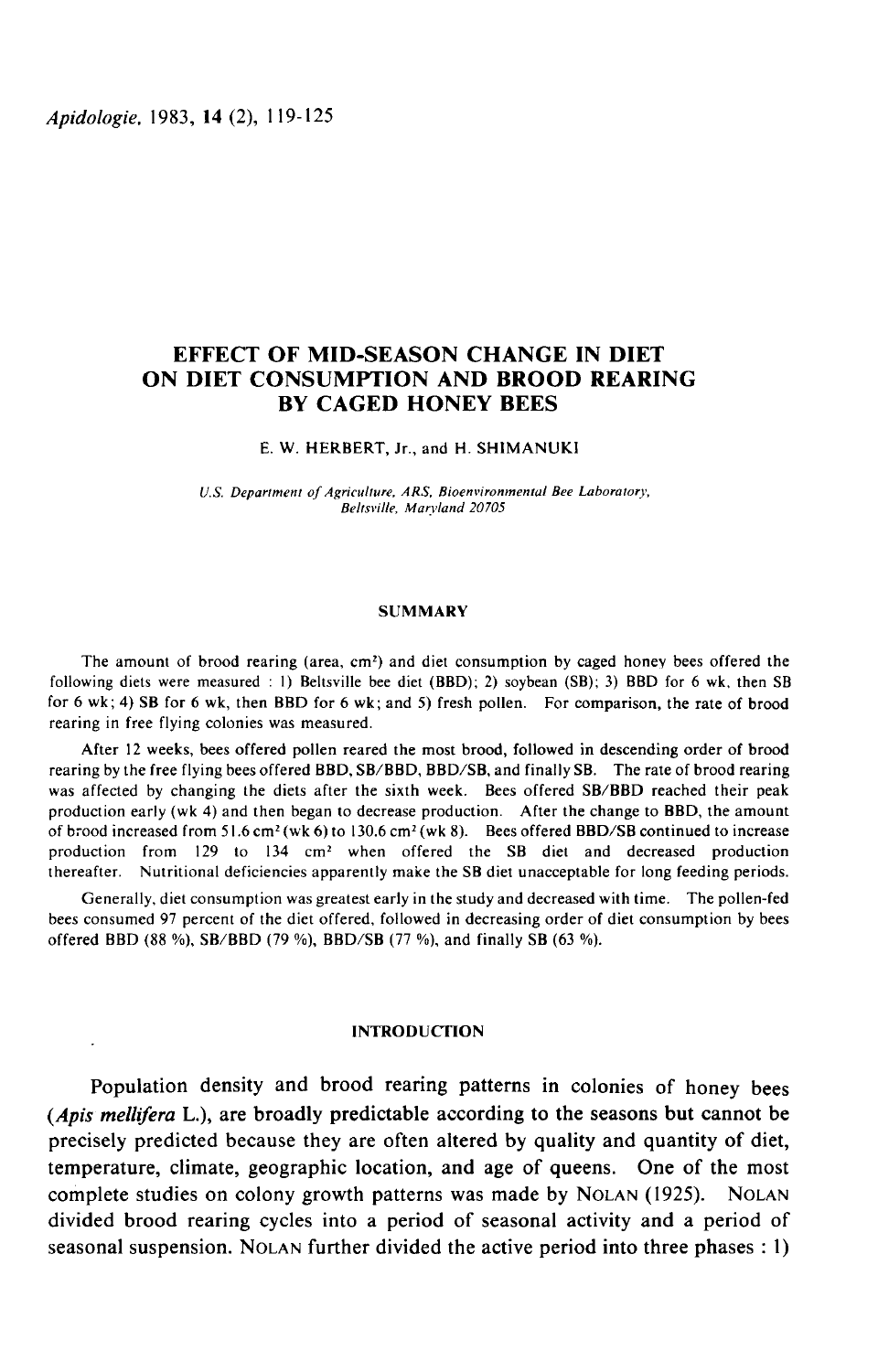initial expansion; 2) major expansion; and 3) final decline. More recent work on initial expansion; 2) major expansion; and 3) final decline. More recent work on<br>seasonal brood rearing activity in honey bee colonies was conducted by ALLEN E. W. HERBERT Jr. AND H. SHIMANUKI<br>
initial expansion; 2) major expansion; and 3) final decline. More recent work on<br>
seasonal brood rearing activity in honey bee colonies was conducted by ALLEN<br>
(1965), FREE and RACEY (19 (1979, and PAGE (1981).

The brood rearing cycle for honey bees is probably controlled mainly by Seasonal brood rearing activity in honey bee colonies was conducted by ALLEN<br>(1965), FREE and RACEY (1968), NELSON and JAY (1972), AVITABILE (1978), WINSTON<br>(1979, and PAGE (1981).<br>The brood rearing cycle for honey bees is that honey and pollen flows are less important factors since the brood rearing pattern for caged bee colonies fed pollen and syrup continually still followed the seasonal pattern for free flying colonies. Beekeepers often attempt to accelerate spring brood production by feeding pollen supplements and substitutes, but once abundant natural pollen is available, these diets probably have little effect on the colony. Since these diets tend to differ greatly in their biological potency, they also tend to differ in effectiveness when fed. The present study was an attempt to alter or modify the typical brood rearing pattern for caged bees by replacing their dietary pollen substitute with another in the middle of the brood rearing season. The two pollen substitutes tested were the Beltsville bee diet and a soybean preparation.

### MATERIALS AND METHODS

 $Diets. - Six treatments were included in the 12-week study, and each treatment was applied to four$ nuclei of bees. Five of the treatments involved offering caged bees one of the following diets : 1) Beltsville bee diet (BBD) (I); 2) soybean (2) (SB); 3) BBD for 6 wk, then SB for 6 wk (BBD/SB); 4) SB for 6 wk, then BBD for 6 wk (SB/BBD); 5) fresh pollen collected from pollen traps placed on free flying<br>colonies. For comparison, we recorded the rate of brood rearing in four free flying nuclei of bees<br>(treatment 6) that colonies. For comparison, we recorded the rate of brood rearing in four free flying nuclei of bees<br>(treatment 6) that foraged for their own food. The test ingredients in the prepared diets varied in protein level from 66 % (BBD) to 49 % (SB), but each diet in its final form contained 23 % protein by adjusting the amount of sucrose and water. (HERBERT and SHIMANUKI 1978).

Experimental Conditions.  $-$  Individual nuclei were each established with 400 g of newly emerged Italian bees (ca. 4,000 bees) plus a mated laying queen (released 2 june 1981 ) and maintained in small hives  $(23 \times 19 \times 27$  cm) normally used for queen mating. Each hive contained five drawn shallow combs  $(3 \times 16 \times 24$  cm) free of any pollen or honey. Individual nuclei were placed in a screened flight cage  $(2 \times 2 \times 2$  m) with 50 g of diet. The diet was placed in a plastic Petri dish lid (15  $\times$  100 mm) and the lid inverted over the top bars. Fresh water was provided in plastic trays containing small pebbles placed on the floor of each cage.

Diet and sucrose syrup (ad lib; 50 % w/v) were replaced weekly during the 12-week test, and the unused portion of the diet was weighed. After the first sealed brood appeared, the area of sealed cells was measured every second week, from 2 June through 24 August 1981, by using a wire grid with 6.45 cm<sup>2</sup> divisions.

The data were analyzed by analysis of variance and differences were grouped by week according to Duncan's multiple range test.

<sup>(</sup>I) Beltsville bee diet was formulated by mixing 20 g of a Lactalbumin-Torula yeast mixture (I part lacfalbumin  $-2$  parts yeast by weight) with 80 g sucrose. Water was added slowly until a moist patty could be formed. The final diet contained 13 % protein on a dry weight basis.

<sup>(2)</sup> Toasted Nutrisoy T-6 from Archer Daniels Midland Co., Box 1470, Decatur, Illinois 62525.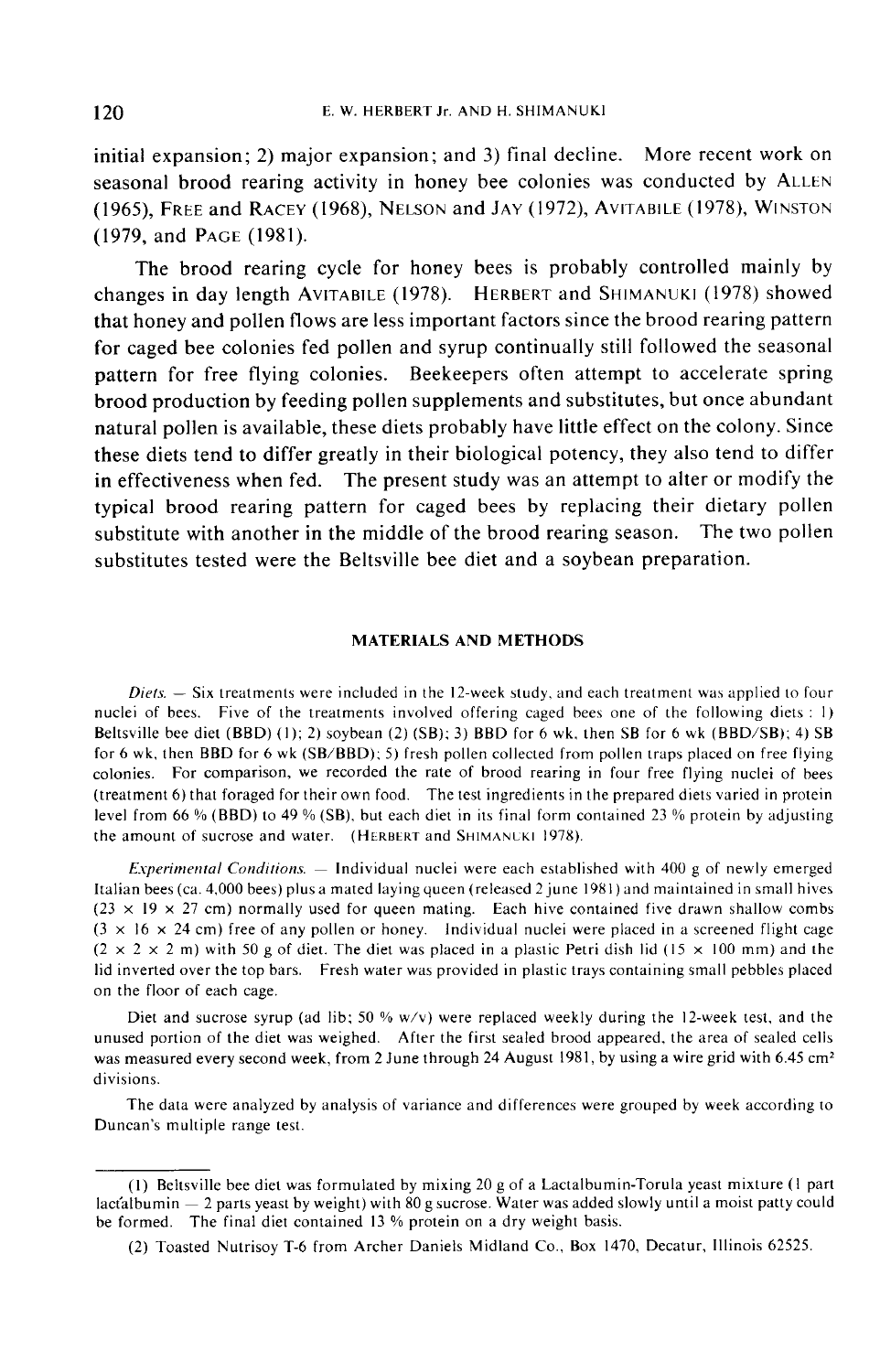## RESULTS AND DISCUSSION

Generally the bees increased brood production from week 2 until week 6 (Table l). By the end of week 12, bees offered pollen had reared the most brood, followed in descending order of brood rearing by the free flying bees and the bees offered BBD, SB/BBD, BBD/SB, and finally SB. Of the nuclei fed pollen substitutes, those offered only BBD reared the greatest amount of brood. The rate of brood rearing was affected by changing the diets after week 6. Brood rearing by bees offered SB/BBD peaked early (week 4) and then began to decline. After the change to BBD, brood area increased from  $51.6$  cm<sup>2</sup> (week 6) to 130.6 cm<sup>2</sup> (week 8) and then decreased gradually until week 12. Bees offered BBD/SB continued to increase production for 2 weeks after the change to SB and then decreased production. This decrease was less severe than that for bees offered only SB diet for 12 weeks. Brood production by SB-fed bees peaked in week 6 and then decreased rapidly to an average of 6.5 cm2 by the end of week 12. The SB diet sustained bees for short periods (up to 6 weeks), but nutritional deficiencies apparently make this diet unacceptable for longer periods.

Brood rearing by the free flying bees, considered the « most normal » in the test, began slowly as compared with that by pollen-fed caged bees. This finding, which agrees with findings in previous studies on caged and free flying bees, could have been due to the fact that newly emerged bees were used to establish the units and that several weeks are required before foragers can bring in enough pollen to meet a colony's requirements. The free flying bees eventually (week 8) reared the greatest amount of brood per 2 weeks and were only surpassed in total brood production only by caged bees offered pollen. Brood area for the free flying bees was  $197 \text{ cm}^2$  by the end of week 10, but three of the four units had starved by the end of week 12. No attempt was made to feed these bees after the initial 2 weeks, during which they were fed sugar solution.

Caged bees offered pollen started brood rearing shortly after the units were<br>established. Their brood production reached a maximum during week 4 (206 cm<sup>2</sup>) and decreased thereafter. On 24 August (week 12) the units averaged 135 cm of sealed brood.

Generally, diet consumption was greatest early in the study and decreased with time, the decrease being the most gradual for the pollen fed bees (Table 2). It was not possible to monitor the amount of pollen collected and consumed by the free flying bees. Each of the other groups was offered a total of 650 g of diet during the study. The pollen-fed bees consumed 97 % of the diet offered followed in decreasing order of diet consumption by bees offered BBD (88 %), SB/BBD (79 %), BBD/SB (77 %), and finally SB (63 %).

Regardless of diet, bees seemed to consume less and consequently rear less brood with time. Bees offered pollen received it from a variety of floral sources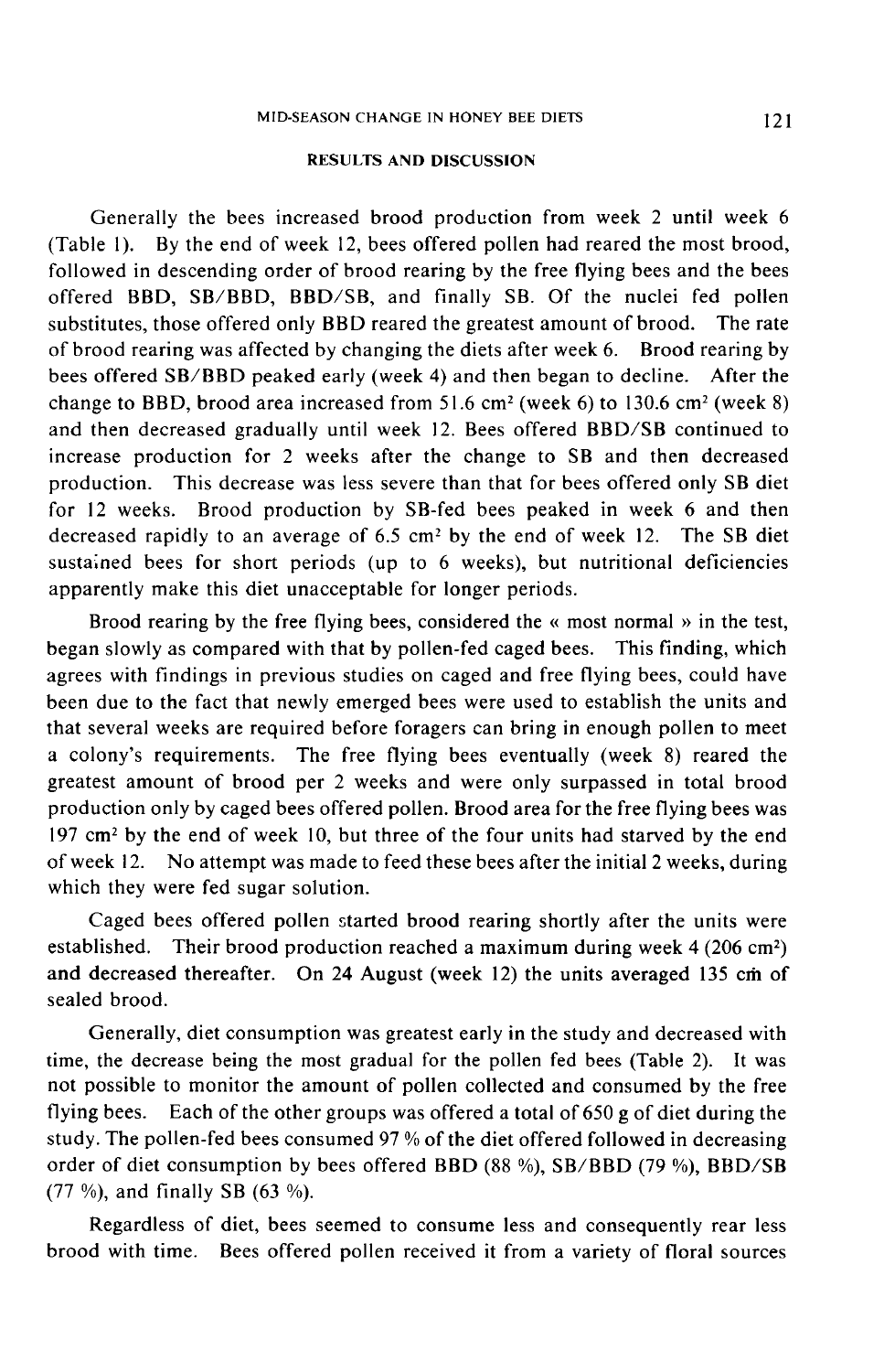| Diet                                                                                     | 2 wk                                                                                         | 4 w k                                                                                        | 6 wk                                                                                                 | 8 wk                                                                                                                    | 10 wk                                                                                                           | $12$ wk                                                                                  |
|------------------------------------------------------------------------------------------|----------------------------------------------------------------------------------------------|----------------------------------------------------------------------------------------------|------------------------------------------------------------------------------------------------------|-------------------------------------------------------------------------------------------------------------------------|-----------------------------------------------------------------------------------------------------------------|------------------------------------------------------------------------------------------|
| BBD (2)<br>SB (2)<br>SBD/SB (3)<br>BBD/SB (3)<br>SB/BBD (3)<br>Free flying<br>Pollen (2) | 90.3 ± 13.4b<br>48.4 ± 15.5b<br>48.4 ± 16.1b<br>48.4 ± 19.9b<br>69.3 ± 12.9b<br>51.6 ± 12.9b | 88.7 ± 16.7b<br>69.3 ± 12.2b<br>95.1 ± 20.6b<br>85.5 ± 9.3b<br>85.5 ± 9.5ab<br>1209 ± 50.5ab | 132.2 ± 13.0a<br>111.3 ± 15.4ab<br>129.0 ± 17.8ab<br>51.6 ± 23.4b<br>141.9 ± 58.1a<br>141.9 ± 11.3ab | $140.3 \pm 4.1b$<br>$48.4 \pm 9.7c$<br>$133.8 \pm 32.7b$<br>$130.6 \pm 15.9b$<br>$222.5 \pm 33.6a$<br>$222.5 \pm 21.8b$ | 95.1 ± 16.1ab<br>14.5 ± 1.6b<br>66.7 ± 21.2b<br>88.7 ± 10.3ab<br>88.7 ± 10.3ab<br>197.8 ± 31.7a<br>137.1 ± 5.5a | 80.6 ± 8.5b<br>6.5 ± 1.6c<br>9.0.6 ± 15.7c<br>96.8 ± 15.1b<br>32.2 ± 8.1c<br>32.5 ± 7.9a |
|                                                                                          |                                                                                              |                                                                                              |                                                                                                      |                                                                                                                         |                                                                                                                 |                                                                                          |

(1) Means of four nuclei ± standard error. Means in the same column followed by the same letter do not differ significantly at the 5% level of probability, as calculated by Duncan's multiple range test.

(2) Each diet fed to four nuclei (each 23  $\times$  19  $\times$  27 cm) for 12 weeks.

(3) BBD and SB/BBD reversal was made after week 6.

I

| i<br>ì                                           |
|--------------------------------------------------|
|                                                  |
| ï                                                |
| $\ddot{\phantom{0}}$                             |
| $\vdots$                                         |
| ì                                                |
|                                                  |
| ֧֖֖֚֚֚֡֝֬֝֟֟֝֬֝<br>֧֚֚֚֝                         |
| ֧֧֢֢֢֦֧֦֧֢ׅ֧֧֧֧֪֦֧֧֦֧֦֧֦֧֦֧֦֧֧֧֡֬֓֓֓֓֓֓֓֓֓֓<br>ï |
| ŗ<br>$\vdots$                                    |
| ì                                                |
| .<br>.                                           |
|                                                  |
|                                                  |
|                                                  |
| j                                                |
| ı                                                |
| $\frac{1}{2}$                                    |
| ļ                                                |
| I                                                |
| $\vdots$                                         |
| $\frac{1}{2}$<br>ā<br>Í                          |

| Total                         | 573.1<br>408.2<br>501.1<br>513.9                                                              |
|-------------------------------|-----------------------------------------------------------------------------------------------|
| $12$ wk                       | $67.9 \pm 12.2b$<br>$10.9 \pm 1.9c$<br>$25.3 \pm 8.0c$<br>$59.1 \pm 4.7b$<br>98.9 ± 1.1a      |
| 10 wk                         | 81.0 ± 9.6ab<br>27.2 ± 4.2c<br>62.2 ± 14.6b<br>80.6 ± 7.4ab<br>100.0 ± 0.0a                   |
| 8 wk                          | 89.3 ± 10.3a<br>53.0 ± 7.23b<br>84.2 ± 8.1a<br>84.1 ± 7.3a<br>84.1 ± 7.3a                     |
| 6 wk                          | 97.9 $\pm$ 2.1a<br>92.2 $\pm$ 3.9a<br>99.5 $\pm$ 0.5a<br>99.3 $\pm$ 12.8b<br>70.3 $\pm$ 12.8b |
| $4 \times k$                  | 92.2 ± 3.5a<br>97.3 ± 2.7a<br>91.8 ± 3.0a<br>88.4 ± 7.4a<br>88.4 ± 1.9a                       |
| $\frac{1}{2}$ w $\frac{1}{2}$ | 144.8 ± 0.7ab<br>127.6 ± 6.4b<br>138.1 ± 5.2ab<br>131.4 ± 4.2b<br>150.0 ± 0.0a                |
| het                           | BBD (2)<br>SB (2)<br>BBD/SB (3)<br>BBD/SB (3)<br>SB/BBD (3)<br>Pollen (2)                     |

(1) Means of four nuclei ± standard error. Means in the same column followed by the same letter do not differ significantly at the 5% level of probability, as calculated by Duncan's multiple range test.

(2) Each diet fed to four nuclei (each 23  $\times$  19  $\times$  27 cm) for 12 weeks.

(3) BBD/SB and SB/BBD reversal was made after week 6.

 $\tau_{ABL}$ . 1.  $-$  Amount of brood reared (cm<sup>2</sup> of sealed brood) (1) by colonies of newly emerged honey bees fed different diets.

# E. W. HERBERT Jr. AND H. SHIMANUKI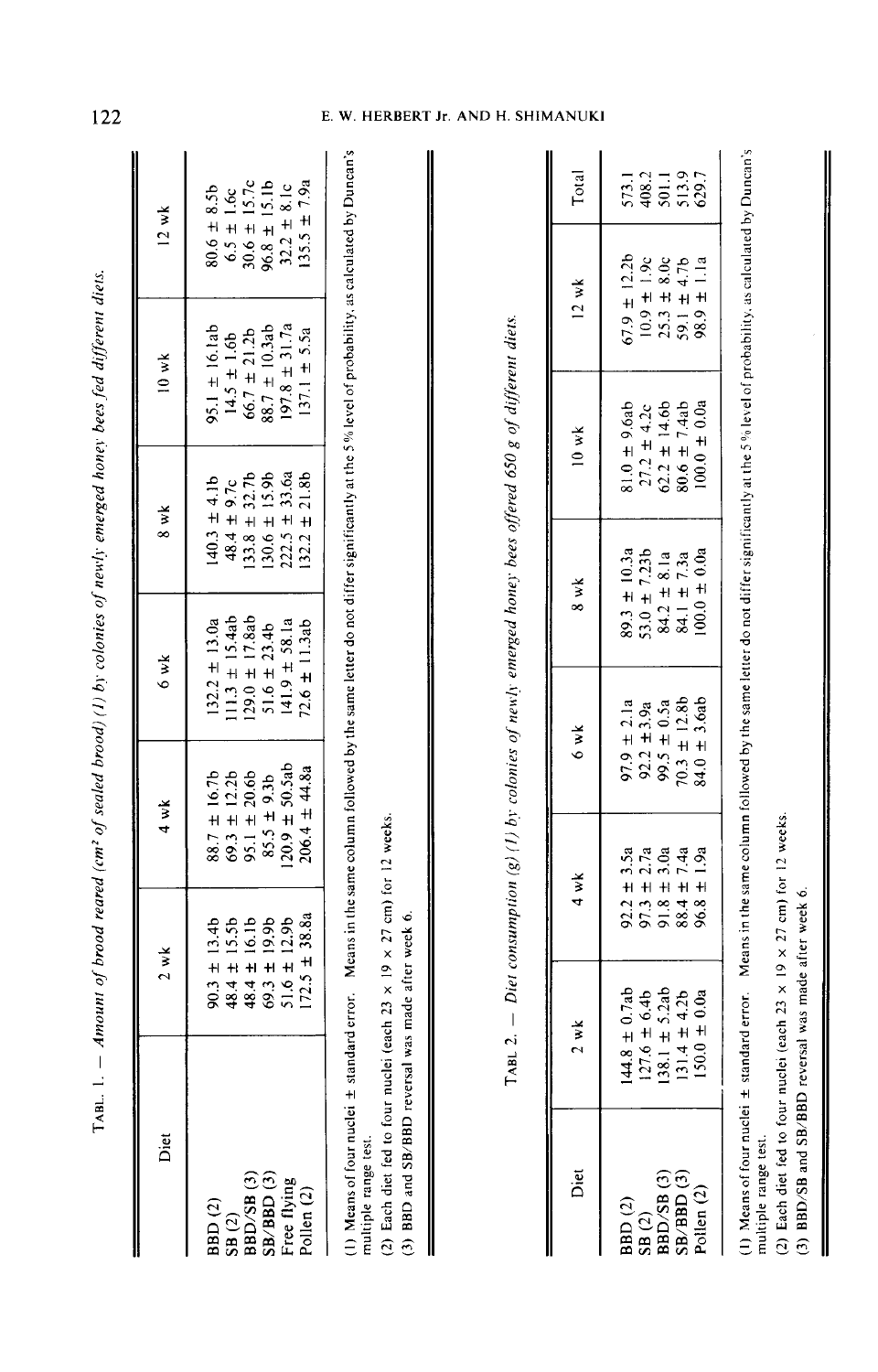since it was offered shortly after collection from pollen traps. Changing the diet from SB to BBD increased diet consumption and stimulated brood production. possibly due to the new aroma and feeding stimulant made available to the nurse bees. The upsurge in consumption after changing from SB to BBD resulted in a significant increase in brood production. Soybean flour was an inferior diet for bees, as indicated by the continuous decline in brood rearing and consumption by bees offered BBD first, then SB. However, the decline in brood rearing and consumption was not as drastic as that for those units fed SB continually for 12 weeks.

Our study showed that brood production and demographic patterns are difficult to predict accurately since they differ from colony to colony, depending on the age and prolificacy of the queen, quality and quantity of incoming pollen and nectar, and the general condition of the colony. Not a the age and prolificacy of the queen, quality and quantity of incoming pollen and seasonal growth patterns in the colony are aften intermingled and difficult to distinguish. In this study the most « normal » condition would be in the free flying units. The caged, pollen-fed bees never experienced a pollen dearth since they were offered 50 g of pollen each week. We were able to modify the brood production by chauging the diet regimes after 6 weeks. Certainly soybean flour alone for 12 weeks seemed to be unacceptable. By changing to the BBD, the rate of brood rearing increased significantly compared to SB. However, when offered a better diet (BBD) for 6 weeks then changing to SB for 6 weeks, the decrease in production was more evident though not as reduced as in the SB fed bees.

Changing of diets or pollen sources at the most opportune time may give beekeepers more control over their bees. Brood rearing can be maintained at a lower level early in the season and increased later by using appropriate natural pollen or substitutes. This technique of changing pollen substitutes may be especially useful in maintaining brood rearing in colonies kept in flight rooms. A free flying colony instinctively collects pollen from many plant sources and this may be one ot the reasons a high level of brood rearing can be maintained over a long period. It would be interesting to restrict free flying colonies to a single pollen source that would be available over a period of months and see if a decline in brood rearing can be reversed by another pollen source or pollen substitute.

The area of feeding stimulation requires much more research. Although attractants have been identified in pollen, we have not been able to use either the information obtained on attractants or the attractants themselves in our pollen substitute research. Our observations suggest that bees may « tire » of the same taste and aroma. Short-term colony stimulation may be accomplished by simply changing diets. However, using BBD alone (no switching) resulted in more brood than either switching treatment.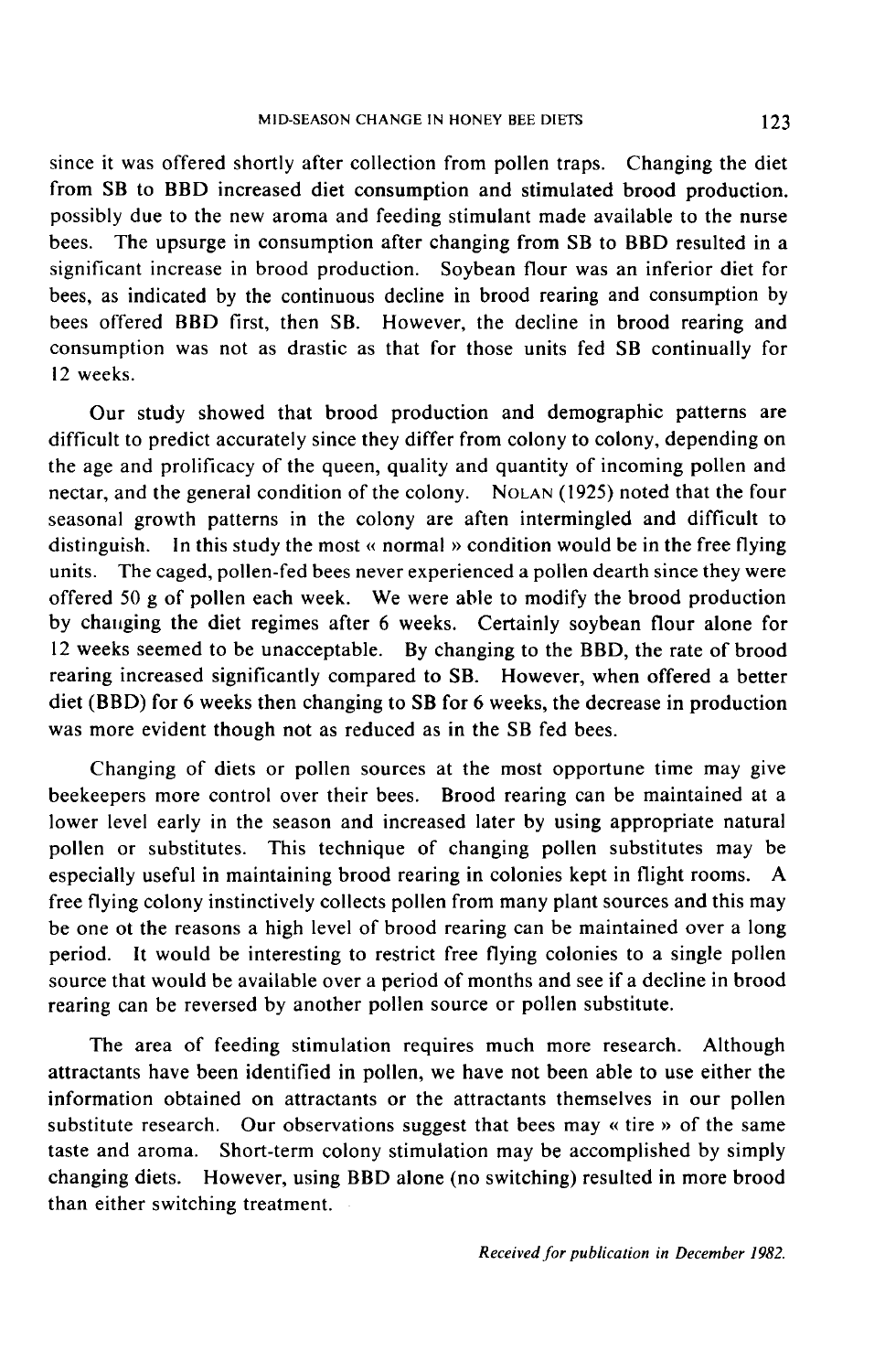#### E. W. HERBERT Jr. AND H. SHIMANUKI

#### RÉSUMÉ

#### INFLUENCE D'UN CHANGEMENT DE RÉGIME A LA MI-SAISON SUR LA CONSOMMATION DU RÉGIME ET L'ÉLEVAGE DU COUVAIN CHEZ DES ABEILLES ENCAGÉES

La quantité de couvain élevé (surface en cm<sup>2</sup>) et la consommation du régime alimentaire par des abeilles encagées ont été mesurées selon le type de régime offert : I) régime de Beltsville pour abeilles (BBD); 2) soja (SB); 3) BBD pendant 6 semaines puis SB pendant 6 semaines; 4) SB pendant 6 semaines, puis BBD pendant 6 semaines et 5) pollen frais. Le taux d'élevage du couvain dans des colonies en plein air a été mesuré à titre de comparaison.

Au bout de 12 semaines les abeilles auxquelles on avait offert du pollen ont élevé le plus de couvain, puis viennent par ordre décroissant les abeilles et les abeilles encagées libres nourries au BBD, au SB/BBD, au BBD/SB et en dernier par celles nourries au SB. Le taux d'élevage du couvain a été affecté par le changement de régime au bout de la 6e semaine. Les abeilles nourries avec le SB/BBD ont atteint rapidement (4e semaine) la production de pointe, puis ont commencé à moins produire. Après le changement pour le BBD, la surface de couvain est passée de 51,6 cm<sup>2</sup> (6<sup>e</sup> semaine) à 130,6 cm<sup>2</sup> (8e semaine). Les abeilles nourries avec le BBD/SB ont continué à accroître leur production de couvain de 129 à 134 cm<sup>2</sup> lorsqu'on leur a donné le régime SB, puis l'ont diminuée. Il semble que des déficiences nutritionnelles rendent le régime SB inacceptable pour de longues périodes de nourrissement.

D'une façon générale, la consommation du régime a été plus forte au début de l'étude puis a diminué avec le temps. Les abeilles nourries au pollen ont consommé 97 % du régime offert; elles sont suivies par ordre décroissant des abeilles nourries au BBD (88 %), au SB/BBD (79 %), au BBD/SB (77 %) et en dernier lieu par celles nourries au SB (63 %).

#### ZUSAMMENFASSUNG

#### EINFLUSS EINES WECHSELS DES FUTTERS IN DER MITTE DER AKTIVEN SAISON AUF FUTTERVERBRAUCH UND BRUTTÄTIGKEIT GEKÄFIGTER HONIGBIENEN

Bei gekäfigten Honigbienen, welche folgendes Eiweißfutter erhielten, wurden der Umfang der Bruttätigkeit (Fläche in cm) und der Futterverbrauch gemessen : 1) Beltsville Bienen-Futtermischung (BBD); 2) Soyabohne (SB; = Toasted Nutrisoy T-6); 3) BBD 6 Wochen lang, dann 6 Wochen SB; 4) SB 6 Wochen lang, dann 6 Wochen BBD und 5) frischer Pollen. Zum Vergleich wurde die Brutaufzuchtrate in frei fliegenden Völkern gemessen.

Nach 12 Wochen zeigten die Bienen, denen Pollen geboten wurde, die meiste Brut gefolgt in absteigender Reihenfolge der Brutaufzuchtrate der frei fliegende Bienen durch BBD, SB/BBD, BBD/SB und zuletzt SB. Die Aufzuchtrate wurde durch den Wechsel der Futtermischung nach 6 Wochen beeinflußt. Bienen, denen SB/BBD angeboten wurde, erreichten ihre Höchstleistung früh (in der 4. Woche) und fielen dann ab. Nach dem Wechsel zu BBD steigerte sich der Brutumfang von 51,6 cm<sup>2</sup> (in der 6. Woche) auf 130,6 cm' (in der 8. Woche). Bienen, denen BBD/SB angeboten wurde. steigerten ihre Leistung von 129 zu 134 CM2, wenn SB angeboten wurde, und verringerten sie danach. Nährwert-Mängel machen die SB-Mischung augenscheinlich unakzeptable für längere Fütterungsperioden.

Generell war der Verbrauch an Futtermischung am größten zu Beginn der Studie und nahm über die Zeit hin ab. Die mit Pollen gefütterten Bienen verbrauchten 97 % der angebotenen Menge, gefolgt in absteigender Reihenfolge des Verbrauchs von BBD (88 %), SB/BBD (79 %), BBD/SB (77 %) und zuletzt SB (63 %).